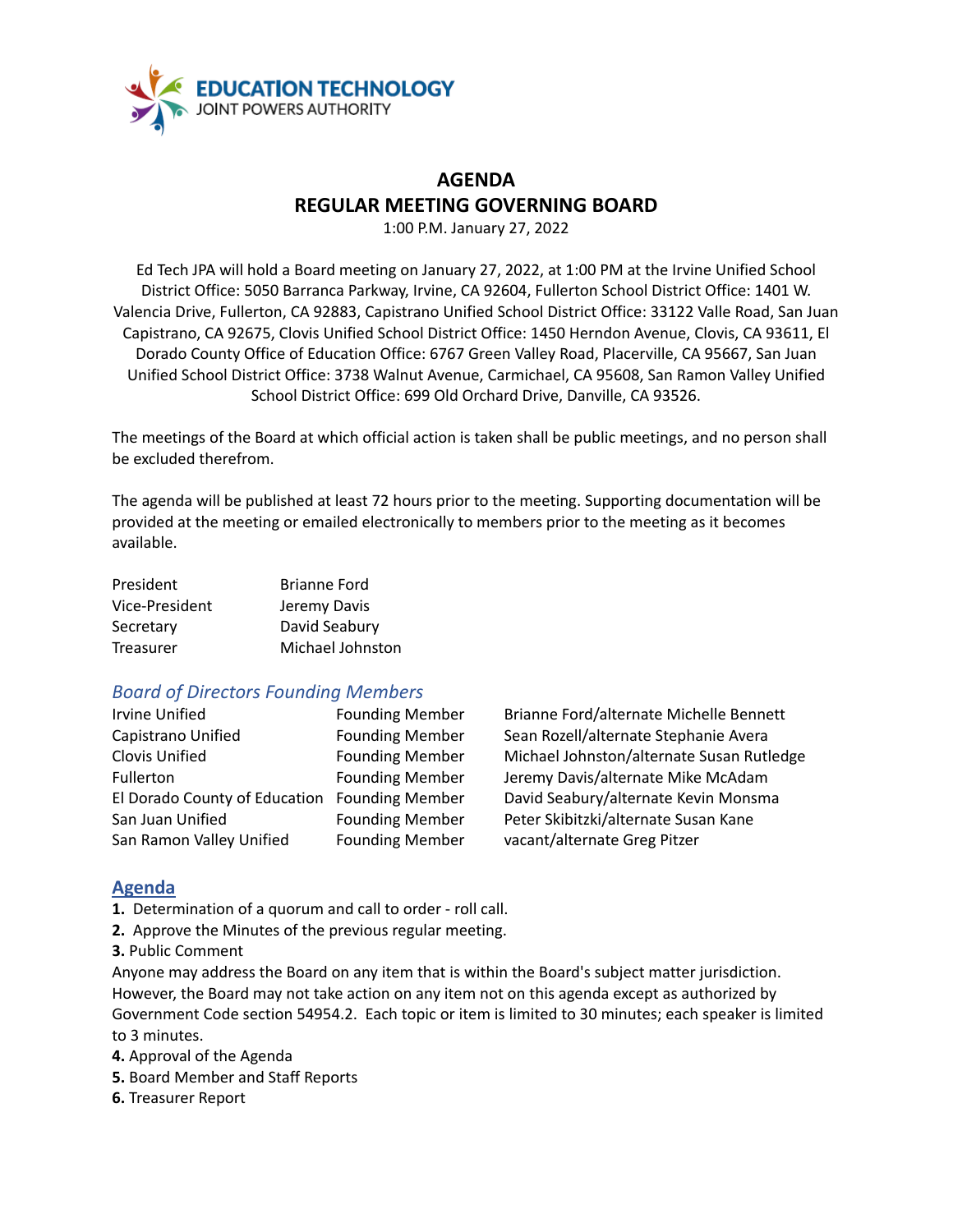

Michael Johnston will provide an update to the board.

- **7.** Standing Reports
	- **7.a.** Membership
	- **7.b**. Communications
	- **7.c.** Procurement
	- **7.d.** Goals and Objectives

#### **8.** Consent Agenda

All matters of the Consent Agenda are considered to be routine and will be enacted by the Board in one motion, without prior discussion. At this time an item may be removed from the consent calendar by the Board, staff, or community for discussion.

Recommendation: Approve all items on the Consent Agenda. Motion:

**9.** Items Removed from Consent Agenda

**9.a.**

### **10. Items of Business (Action)**

**10.a.** Elect Director for San Ramon Valley Unified School District

Background information: The primary board member designee for San Ramon Valley Unified School District, Greg Medici, has retired resulting in a vacancy in the board. San Ramon Valley Unified School District wishes to appoint Daniel Hillman as their new primary board member.

Recommendation: Elect Daniel Hillman as primary designee for San Ramon Valley Unified School District.

Motion:

#### **11. Items for Discussion**

**11.a.** Review and Discuss Strategic Initiatives

**Closing Items**

**12.** Adjournment

**Future Meetings** February 24, 2022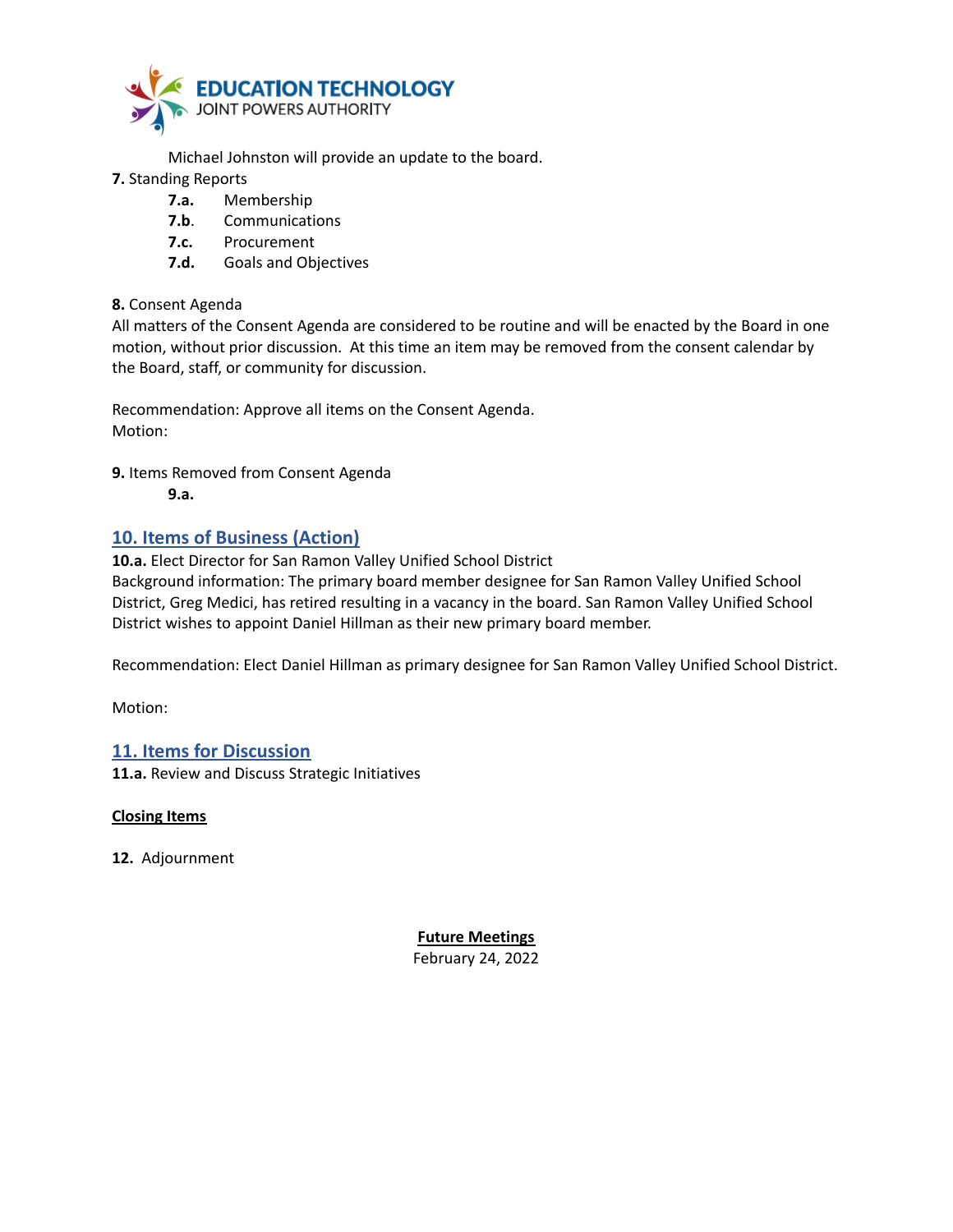

# **Consent Agenda REGULAR MEETING GOVERNING BOARD**

1:00 P.M. January 27, 2022

#### **1. Ratify Approval of New Associate Members.**

**Background Information:** The following organizations have applied for associate membership and, pursuant to Ed Tech JPA's Associate Member Operating Procedures, were granted provisional approval:

- Pollock Pines Elementary School District
- Stanislaus County Office of Education

The Board must formally ratify the approval of their membership. **Recommendation:** Ratify associate membership for the organizations listed.

#### **2. Approve Amendment to Vendor Agreement.**

**Background Information:** Ed Tech JPA awarded RFP No. 20/21-01 Identity Management Solution to SHI International Corp. ("SHI") at the December 17, 2020 board meeting. SHI would like to offer a new module in accordance with Section 7.B. of the Master Agreement.

**Recommendation:** Approve an amendment to the existing agreement specifying that SHI may offer a new module.

\*Ratify

#### **2. Approve Extension of Vendor Agreement.**

**Background Information:** Ed Tech JPA awarded RFP No. 18/19-01 Nutrition Services Management Platform to Cybersoft Technologies ("PrimeroEdge") at the March 15, 2019 board meeting. PrimeroEdge would like to extend the term of the current agreement for an additional two years for a total of five years, in accordance with Education Code Section 17596.

**Recommendation:** Approve an amendment to the existing agreement with PrimeroEdge to extend the term for a total of five (5) years.

\*Ratify

#### **3. Approve Extension of Vendor Agreement.**

**Background Information:** Ed Tech JPA awarded RFP No. 18/19-01 Nutrition Services Management Platform to Titan School Solutions, Inc. ("Titan") at the March 15, 2019 board meeting. On October 30, 2020 Titan was acquired by EMS Linq Inc ("Linq") and agreements were assumed by Linq. Linq would like to extend the term of the current agreement for an additional two years for a total of five years, in accordance with Education Code Section 17596.